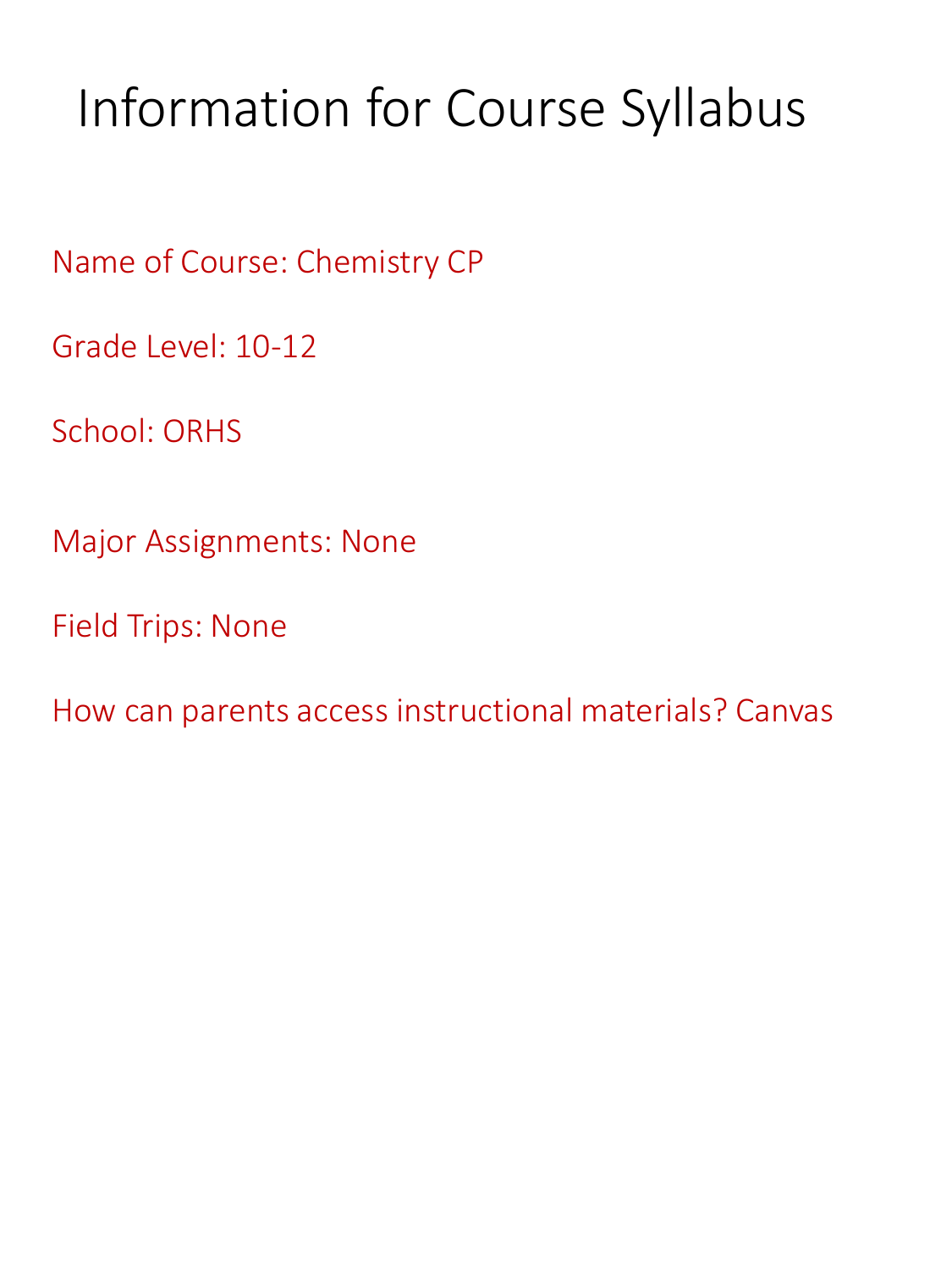#### **Term 1**

#### **Review 7th Grade Chemistry Standards**

| Periodic<br>the<br>pue | Tabl |
|------------------------|------|
| <b>Atoms</b>           |      |

**CHEM1.PS1.11** Develop and compare historical models of the atom (from Democritus to quantum mechanical model) and construct arguments to show how scientific knowledge evolves over time, based on experimental evidence, critique, and alternative interpretation.

**CHEM1.PS1.12** Explain the origin and organization of the Periodic Table. Predict chemical and physical properties of main group elements (reactivity, number of subatomic particles, ion charge, ionization energy, atomic radius, and electronegativity) based on location on the periodic table. Construct an argument to describe how the quantum mechanical model of the atom (e.g., patterns of valence and inner electrons) defines periodic properties. Use the periodic table to draw Lewis dot structures and show understanding of orbital notations through drawing and interpreting graphical representations (i.e., arrows representing electrons in an orbital).

**Naming** 

**CHEM1.PS1.13** Use the periodic table and electronegativity differences of elements to<br>predict the types of bonds that are formed between atoms during chemical reactions a<br>write the names of chemical compounds, including p predict the types of bonds that are formed between atoms during chemical reactions and write the names of chemical compounds, including polyatomic ions using the IUPAC criteria.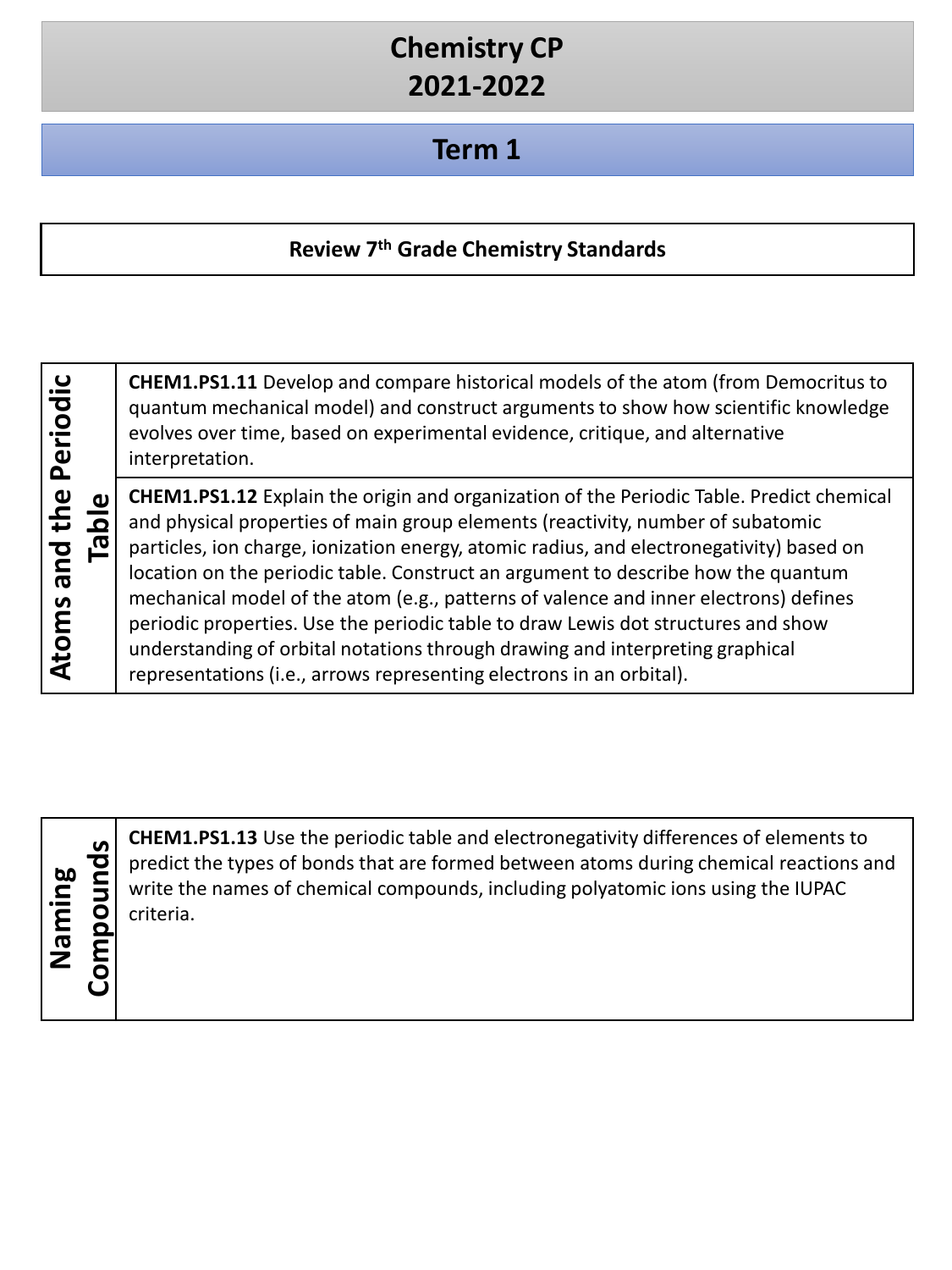### **Term 1**

**CHEM1.PS1.7** Analyze solutions to identify solutes and solvents, quantitatively analyze concentrations (molarity, percent composition, and ppm), and perform separation methods, such as, evaporation, distillation, and/or chromatography and show conceptual understanding of distillation. Construct arguments to justify the use of certain separation methods under different conditions.

**CHEM1.PS1.15:** Investigate, describe, and mathematically determine the effect of solute concentration on vapor pressure using the solute's van't Hoff factor on freezing point depression and boiling point elevation.

**CHEM1.PS2.3:** Construct a model to explain the process by which solutes dissolve in solvents and develop an argument to describe how intermolecular forces affect the solubility of different chemical compounds.

**CHEM1.PS2.4:** Conduct and investigation to determine how temperature, surface area, and stirring affect the rate of solubility. Construct an argument to explain the relationships observed in experimental data using collision theory.

**CHEM1.PS1.8** Identify acids and bases as a special class of compounds with a specific set of properties.

**Reference CHEM1.PS1.2** Demonstrate that atoms, and therefore mass, are conserved during a<br>chemical reaction by balancing chemical equations.<br>**CHEM1.PS1.4** Use the reactants in a chemical reaction to predict the products a **Chemical**  Chemical chemical reaction by balancing chemical equations. **CHEM1.PS1.4** Use the reactants in a chemical reaction to predict the products and identify reaction classes (synthesis, decomposition, combustion, single replacement, and double replacement).

Stoichiometry **Stoichiometry**

**CHEM1.PS1.3** Perform stoichiometric calculations involving the following relationships: mole-mole, mass-mass, mole-mass, mole-particle, and mass-particle. Show a qualitative understanding of the phenomenon of percent yield, limiting and excess reagents in a chemical reaction through pictorial and conceptual examples (states of matter liquid and solid; excluding volume of gases).

Solutions **Solutions**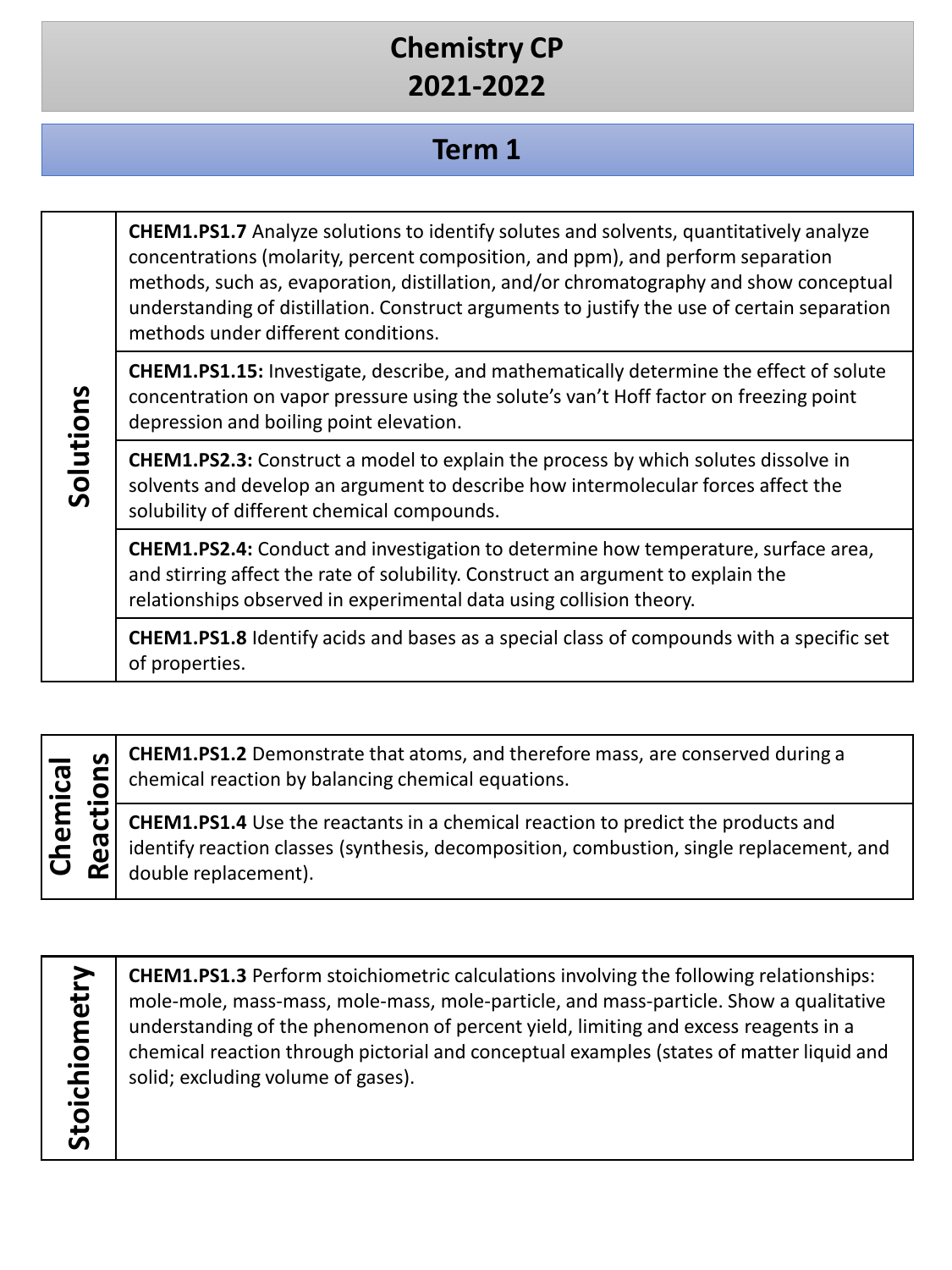### **Term 2**

| <b>SMP1</b>    | <b>CHEM1.PS1.5</b> Conduct investigations to explore and characterize the behavior of gases<br>(pressure, volume, and temperature), develop models to represent this behavior, and<br>construct arguments to explain this behavior. Evaluate the relationship (qualitatively and<br>quantitatively) at STP between pressure and volume (Boyle's Law), temperature and<br>volume (Charles's Law), temperature and pressure (Gay-Lussac Law), and moles and<br>volume (Avogadro's Law), and evaluate and explain the relationships with respect to<br>kinetic-molecular theory. Be able to understand, establish, and predict the relationships<br>between volume, temperature, and pressure using the combined gas law both<br>qualitatively and quantitatively. |
|----------------|-----------------------------------------------------------------------------------------------------------------------------------------------------------------------------------------------------------------------------------------------------------------------------------------------------------------------------------------------------------------------------------------------------------------------------------------------------------------------------------------------------------------------------------------------------------------------------------------------------------------------------------------------------------------------------------------------------------------------------------------------------------------|
| <b>as</b><br>ပ | <b>CHEM1.PS1.6</b> Use the ideal gas law, PV=nRT, to algebraically evaluate the relationship<br>among the number of moles, volume, pressure, and temperature for ideal gases.                                                                                                                                                                                                                                                                                                                                                                                                                                                                                                                                                                                   |
|                | CHEM1.PS2.2 Understand the intermolecular forces created by the unequal distribution<br>of charge result in varying degrees of attraction between molecules. Compare and<br>contrast the intermolecular forces (hydrogen bonding, dipole-dipole bonding, and London<br>dispersion forces) within different types of simple substances (only those following the<br>octet rule) and predict and explain their effect on chemical and physical properties of<br>those substances using models or graphical representations.                                                                                                                                                                                                                                       |

**Nuclear Chemistry** **CHEM1.PS1.9** Draw models (qualitative models such as pictures or diagrams) to demonstrate an understanding of radioactive stability and decay. Understand and differentiate between fission and fusion reactions. Use models such as pictures (graphs or table) to explain the concept of half-life and its use in determining age of materials (such as radiometric dating).

**CHEM1.PS1.10** Compare alpha, beta, and gamma radiation in terms of mass, charge, and penetrating power. Identify examples of applications of different radiation types in everyday life (such as its applications to cancer treatment).